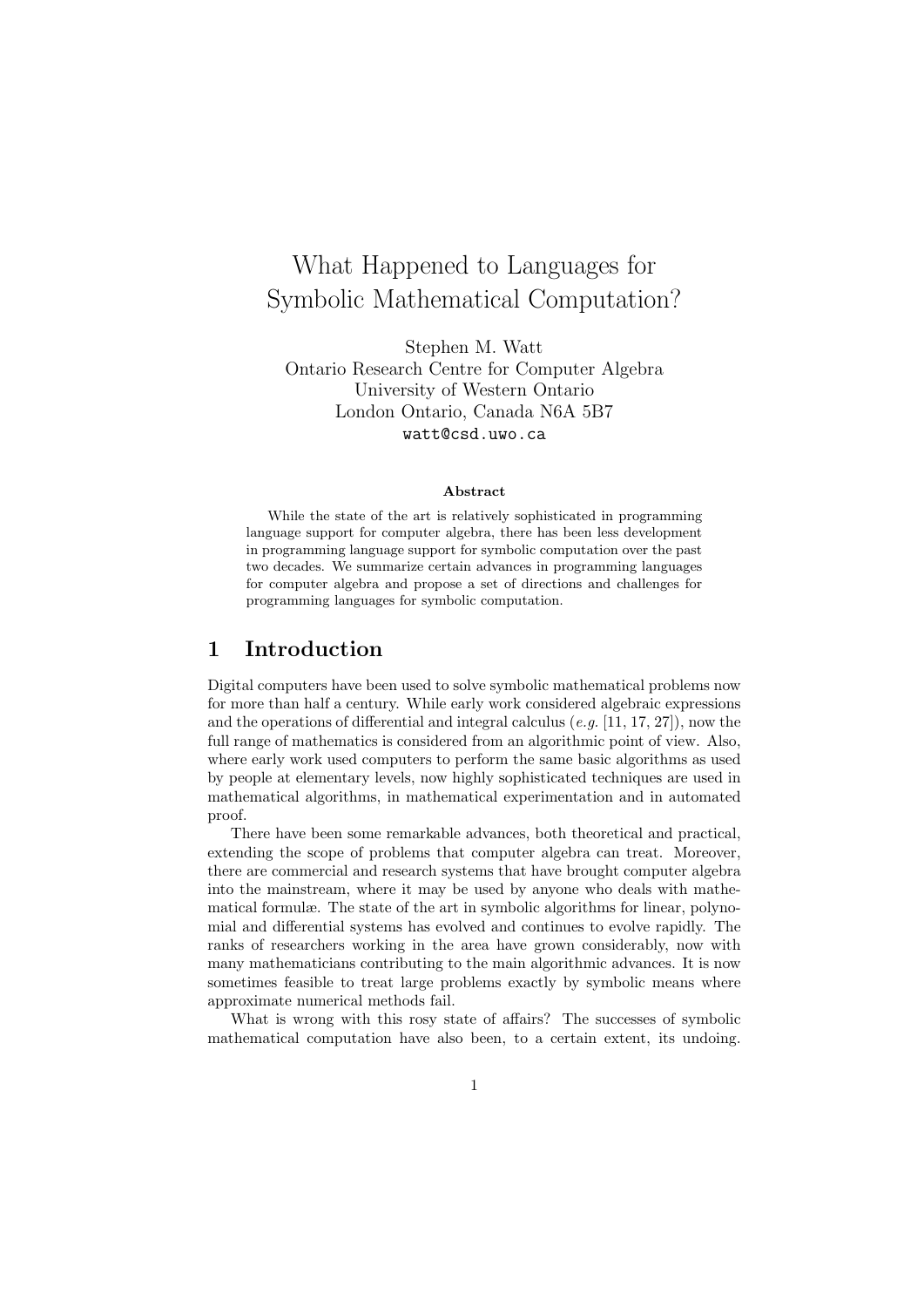As algorithms in some areas have been developed, problems have been re-cast using the specialized languages of those areas. This has moved the focus away from general techniques for doing mathematics by computer, and toward the quest for better algorithms in central areas. Our focus on these areas has led to the exclusion of others and, moreover, to the tendency to see all problems only in these terms. To give just one example, it has been common practice for computer algebra systems to provide formal antiderivatives where integrals have been requested. Because system developers became so used to thinking in terms of differential algebra, they would miss the fact that (or even argue that it was correct that), as functions, the "integrals" could have spurious discontinuities and jumps.

While it is important to pursue technical development on the algebraic algorithms for core domains, there are embarrassing lacunae in the repertoire of what computer algebra can do. To give a simple example, although we may now factor multivariate polynomials of high degree in many variables over algebraic function fields, computer algebra systems cannot presently factor the simple expression  $d^2 - 2^{n^2+n}$ , which is a difference of squares for any integer n. This is not a contrived problem: perhaps every reader has had to simplify similar expressions when analyzing algorithms.

Corresponding to the nearly exclusive focus on core problem domains, there has been diminished attention on how programming languages can best support symbolic mathematical computation. Indeed, where there used to be a host of programming languages specializing in symbolic mathematical computation, there are now only a few. Moreover, there seems to be little current attention as to how they can be made more effective. To a first approximation, today we no longer have languages for symbolic mathematical computation. Instead we have general purpose languages that happen to be applied to symbolic mathematical computation.

Many ideas that later find their way into main-stream programming languages have appeared first in programming languages for mathematical computation. These ideas include programming with algebraic expressions, the use of arrays, arbitrary precision integers, automatic memory management and dependent types. We argue that there is still a lot left to learn: By looking harder at the problem domain of symbolic mathematical computation we can develop new language ideas that will first help symbolic mathematical computation, and then perhaps also be more generally applicable. This note is intended to encourage discussion on this topic.

We start with a discussion of the relation between computer algebra and symbolic computation. While this gives a computer algebra bias to the paper, we find it to be a useful example of the solution changing the problem. We then give a short summary of our own biases and outline why we think that programming language technology for computer algebra is in a useful state. We then consider the state programming languages for symbolic computation and identify a host of issues where we believe that language support could be both interesting and useful.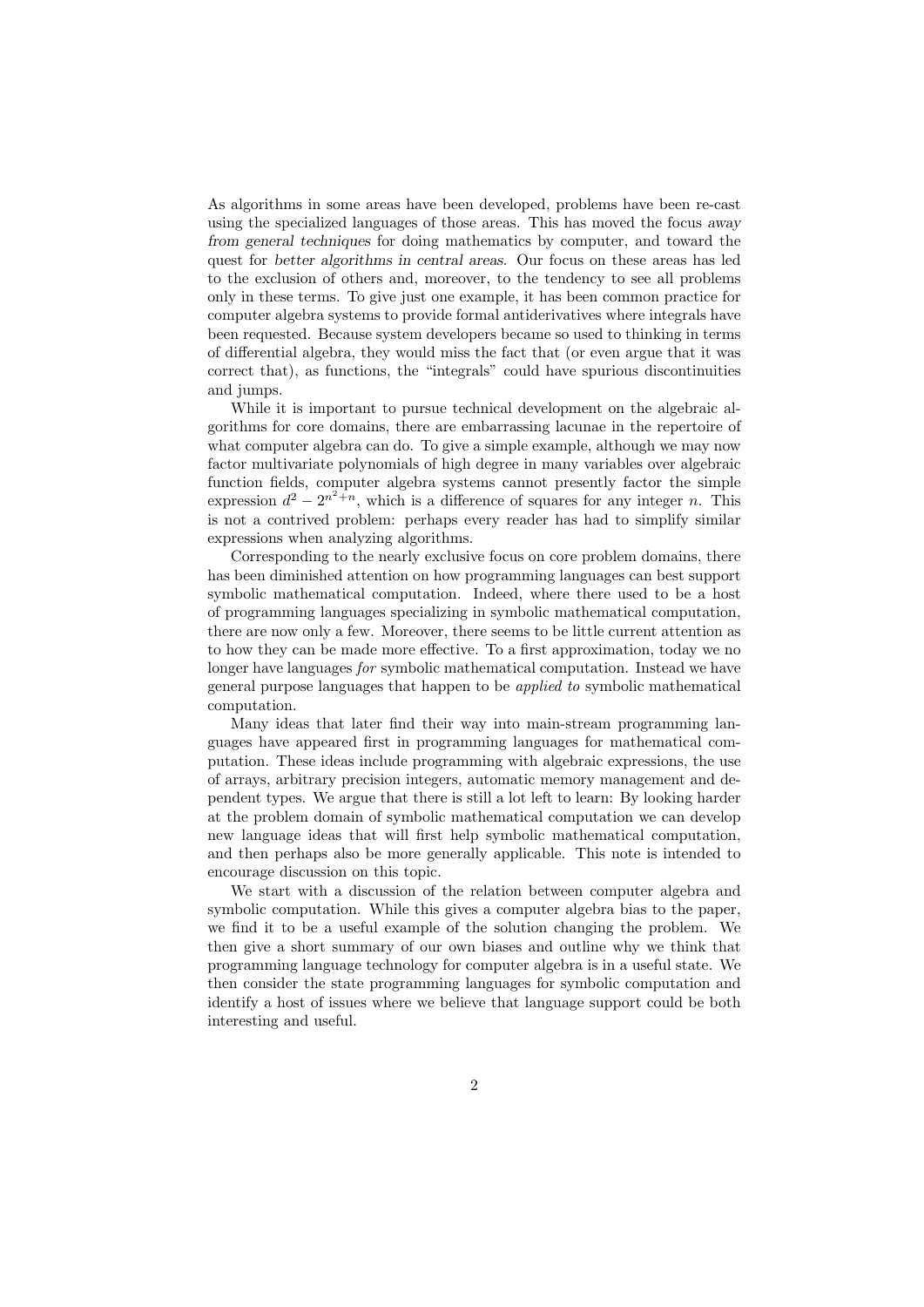### 2 Computer algebra and symbolic computation

The term "symbolic computation" has different meanings to different audiences. Depending on the setting, it can mean: any computation that is not primarily arithmetical, any computation involving text, any computation on trees with free and bound variables, or computation involving codes over a set of symbols. In fact the first volume of the Journal of Lisp and Symbolic Computation (Kluwer 1991) and the first volume of the Journal of Symbolic Computation (Academic Press 1985) have almost disjoint subject matter. For our purposes, "symbolic computation" or "symbolic mathematical computation" will relate to mathematical computation with expressions, exact quantities or approximate quantities involving variables or indeterminates. We could adopt a broader or narrower definition, but this would not change the main points we wish to make.

In the early days of symbolic mathematical computing, much of what was done could be described as expression manipulation. This point of view is nicely captured in the survey by Jean Sammet [25]. For several years there was varying terminology involving combinations of "symbolic", "algebraic", "computation" and "manipulation" as well as the term "computer algebra." During this naming uncertainty the field itself was changing: First, broader classes of problems were addressed and specialized communities grew up around particular areas. Second, within many of these areas, problems were solved in specific algebraic structures rather than in terms of general expressions. Thus, to a certain extent, part of symbolic mathematical computing grew into the name "computer algebra."

Many working in the area of computer algebra use the terms "computer algebra" and "symbolic computation" synonymously. This author, however, finds it very useful to make a distinction between the two, even when working on the same types of objects. By "computer algebra," I mean the treatment of mathematical objects as values in some algebraic domain, for example performing ring operations on polynomials. In this view,  $x^2 - 1$  and  $(x - 1) \times (x + 1)$  are the same. By "symbolic computation," I mean working with terms over some set of symbols. In this view, the two expressions  $x^2 - 1$  and  $(x - 1) \times (x + 1)$ are different. Computing a gcd is computer algebra; completing a square is symbolic computation.

It is difficult in computer algebra to treat problems with unknown values (e.g. with a matrix with unknown size, a polynomial of unknown degree or with coefficients in a field of unknown characteristic). It is difficult in symbolic computation to use any but the most straightforward mathematical algorithms before falling back on general term re-writing. We must explore what can be done to bridge the gap between these two views. We can make computer algebra more symbolic, providing effective algorithms for a broader class of mathematical expressions. We can likewise make symbolic computation more algebraic, by restricting classes of admissible expressions, for example using typed terms.

As an example of this rapprochement, the papers [14, 33, 34] begin a discussion of the relationship between the arithmetic view of computer algebra and the term-rewriting view of symbolic computation, concentrating on polynomials of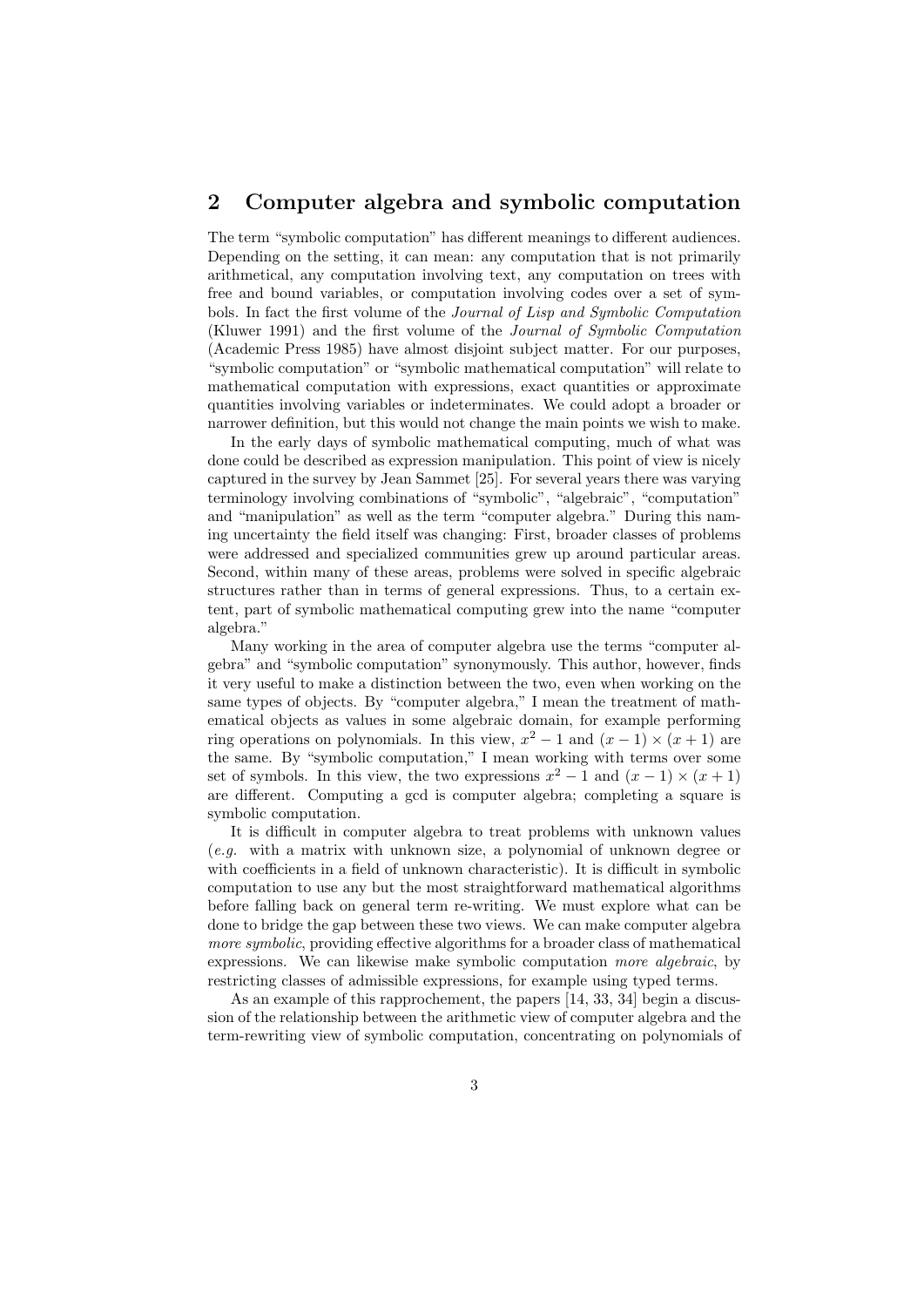unknown degree. The first objective is to formalize the notion of symbolic polynomials. The approach has been to take symbolic polynomials as expressions in finite terms of ring operations, allowing variable and coefficient exponents to be multivariate integer-valued polynomials, e.g.  $x^{n^4-6n^3+11n^2-6(n+2m-3)}$  $1000000^m$ . This gives a group-ring structure, which, for suitable coefficient rings, can be shown to be a unique factorization domain. Factorizations in this UFD are uniform factorizations under evaluation of the exponent variables.

The cited papers begin to explore two approaches for algorithms to compute greatest common divisors, factorizations, etc. The first is to use the algebraic independence of  $x_i$ ,  $x_i^{n_1}$ ,  $x_i^{n_1}$ <sup>2</sup>  $\int_{i}^{n_1^2}$ ,  $x_i^{n_1n_2}$ , *etc.* By introducing a number of new variables, we reduce the problem to one on usual multivariate polynomials. Avoiding fixed divisors of the exponent polynomials requires expressing them in a binomial basis. This, however, makes exponent polynomials dense, leading to doubly exponential algorithms. The second approach is to use an evaluation/interpolation scheme on the exponent variables. This has combinatorial problems when the polynomials have a limited set of distinct coefficients. Careful use of evaluation, and solving equations in symmetric polynomials, seems to point to a direction that avoids exponential combinations. Early experiments seem to show that this approach is amenable to the use of sparse interpolation techniques in the exponents. A simple application of Baker's transcendence theory allows us to treat logarithms of primes as algebraically independent so we can handle polynomial exponents on integer coefficients.

A number of authors have extended the domain of computer algebra in particular directions, e.g., in the areas of mathematical theory exploration [1] and quantifier elimination [29]. More closely related to the current discussion are recent work on parametric  $[37]$  and uniform  $[23]$  Gröbner bases. Part of the motivation for the current direction for algorithms on symbolic polynomials comes from earlier work that extended the domain of polynomials to supersparse polynomials [12] and the ring of exponential polynomials [9]. A novel current direction is the algebraic treatment of elision  $(\cdots)$  in symbolic matrices [26]. There are isolated examples of early work on simplifying matrix-vector expressions [28] and the relation of symbolic computing to computer algebra [4].

# 3 Prejudices

For context, I should say that I have been involved in the design of several languages used in computer algebra, including Maple, Axiom, Aldor, OpenMath and MathML. The first three are programming languages, or systems with programming languages, and the last two are data languages.

Both Maple and the Axiom interpreter language try to provide a relatively simple to use language designed for scripting and interactive use. The Maple system uses its scripting language for most algebraic library development, while Axiom provides a distinct (but related) language for this purpose.

The Axiom library programming language had its initial version described in 1981 [10]. It provided an early implementation of qualified parametric poly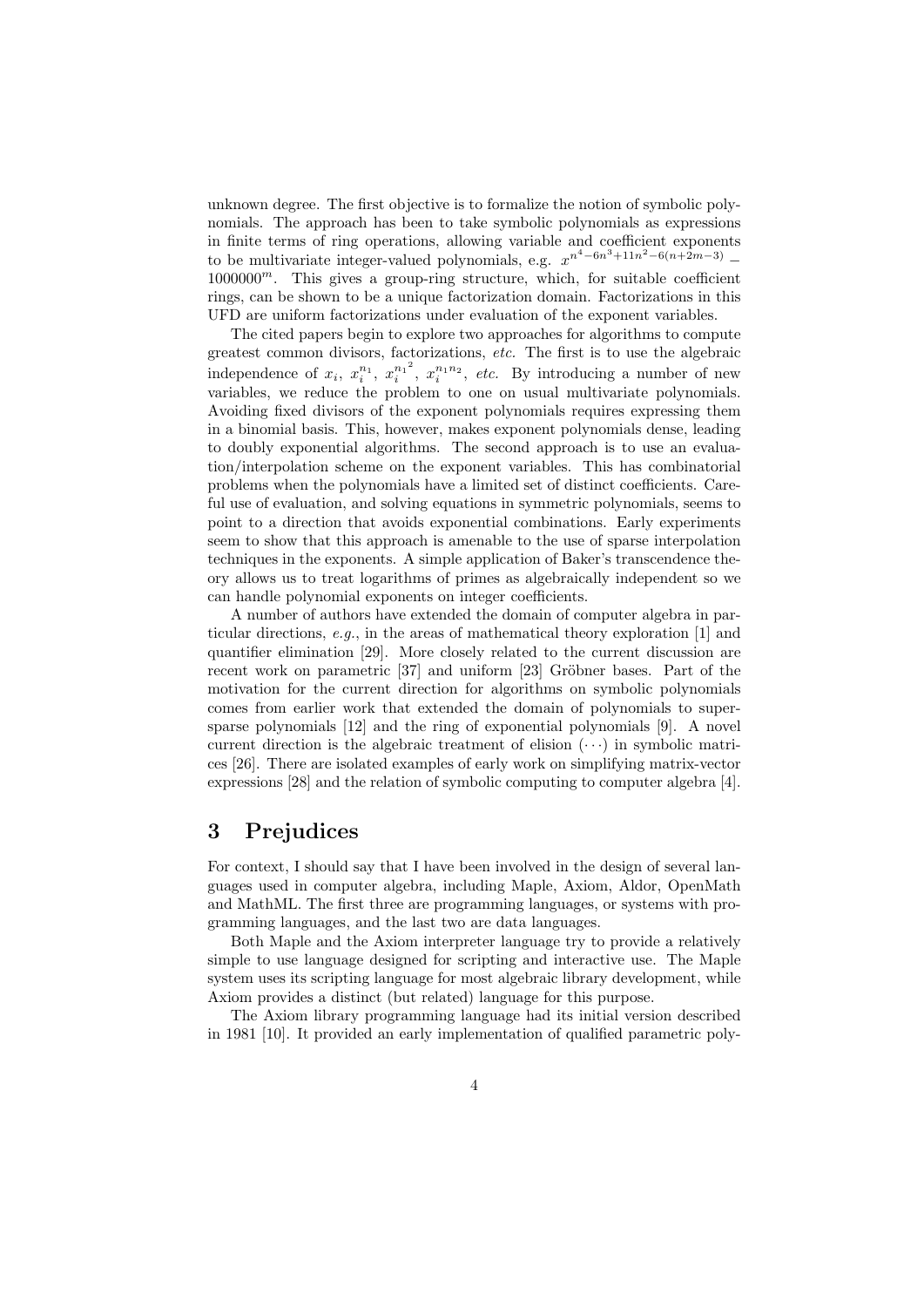morphism, which has decades later been adopted as an essential technique in the main-stream programming world.

Aldor [8, 31] extended the ideas of the Axiom programming language, adopting dependent types as its foundation and reconstructing Axiom's categories and domains, as well as object-oriented constructs from them. The use of post-facto extensions foreshadowed the separation of concerns by aspect-oriented programming, as reported in [35]. In addition, Aldor's use of abstract iteration [36] was an early example of the renaissance of control-based iterators (with yield), pioneered by CLU and Alphard, and now appearing in limited forms in languages such as Ruby and C#.

## 4 Language support for computer algebra

Computer algebra libraries tend to require "programming in the large," with precisely-related composable libraries, while at the same time requiring access to efficient arithmetic. In my opinion, the necessary programming language support for computer algebra is now quite mature and very good. Quite reasonable computer algebra libraries can be obtained using

- automated memory management,
- access to machine-level arithmetic and bit operations,
- parametric polymorphism, preferably with qualified parameters.

In some cases, mechanisms for very good support is available,  $e.g.$  to specify precise relationships among type parameters (Aldor), or to efficiently compile special cases of templates (C++).

Computer algebra is one of the few domains that provide rich and complex relationships among components that are at the same time well-defined. We therefore sometimes see programming language issues arising in area of computer algebra before they are seen in more popular contexts. We continue to see this today. Some of our recent work has included techniques for memory management [3, 30], performance analysis of generics [5, 6, 7], optimization of iterators and generics [5, 32, 36], and interoperability in heterogeneous environments [18, 19, 20, 21, 30, 38].

I see the following as interesting programming language problems whose investigation will benefit computer algebra:

- (1) how to improve the efficiency of deeply nested generic types (templates, domain towers),
- (2) techniques for efficient use of parametric polymorphism in multi-language environments,
- (3) language support for objects that become read-only after an initial, extended construction phase,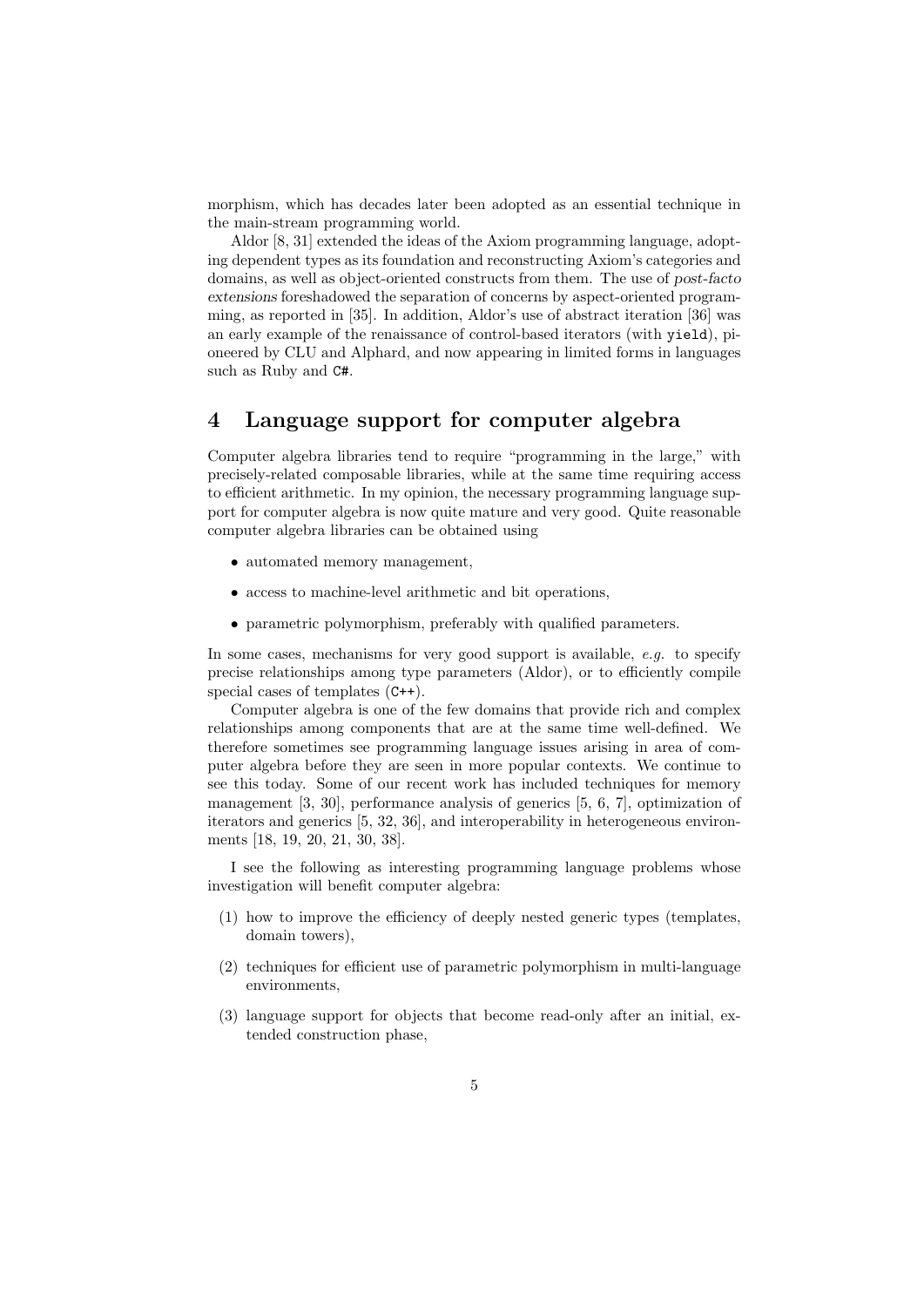- (4) to use type categories to specify machine characteristics for re-configurable high-performance codes,
- (5) a framework in which program-defined generic (parameterized) type constructors can form dependent types, e.g. HashTable(k: Key, Entry(k)), analogous to  $(a: A) \rightarrow B(a)$ ,
- (6) the use of post facto functor extensions as an alternative to open classes and aspect-oriented programming,

We have made some progress on some of these items:  $(1)$  and  $(2)$  have been the subject of PhD theses of two recent students. Some preliminary investigations on (3) have been undertaken together with a current postdoc. The topic (4) has been the subject of a collaboration with a group at U. Edinburgh that uses Aldor for Quantum Chromodynamics computations. The question (5) is motivated by the desire to treat all type constructors on an equal footing, an idea which has returned a lot of benefit in Aldor. There the mapping and product type constructors are still special only inasmuch as they provide dependent types. A model for generic dependency would allow mathematical programs to represent mappings either as functions, tables or other structures and allow all of these alternatives equal expressive power. Although the ideas behind (6) date back to work at IBM research in the early 90s, the idea of post facto extension of functors seems to just now be coming of age in the programming language world.

For problem (1), the Stepanov benchmarks provide a very simple measure for C++, which we have generalized to our SciGMark benchmark. Post-facto extensions are closely related to the notions of Aspect-Oriented Programming [13] and open classes [16], however they seem to provide more structure than the first and more opportunity for optimization than the second. Dependent types have for the longest time remained a secret of theorem provers and boutique theoretical languages, despite their early prominent occurrence AUTOMATH in the 1960s. The Aldor community has found them extremely useful. A limited form of dependency has been popularized by F-bounded polymorphism [2] and, more recently, dependent types have been receiving increased attention [15, 22].

#### 5 Language support for symbolic computation

In contrast to the ample language support for computer algebra, there has been relatively little fundamental advance in language support for symbolic mathematical computation. In fact, with so many of the main advances being in algebraic algorithms, our software for symbolic mathematical computation have become popularly known as "Computer Algebra Systems."

Most computer algebra systems do in fact provide some level of support for expression manipulation. This typically includes expression traversal, expression reorganization into different forms (e.g. Horner form vs expanded form vs factored form), substitution, evaluation and various simplifications. Macsyma was an early system providing very good support in this area, and Mathematica is a more modern example of a system with good support in this area.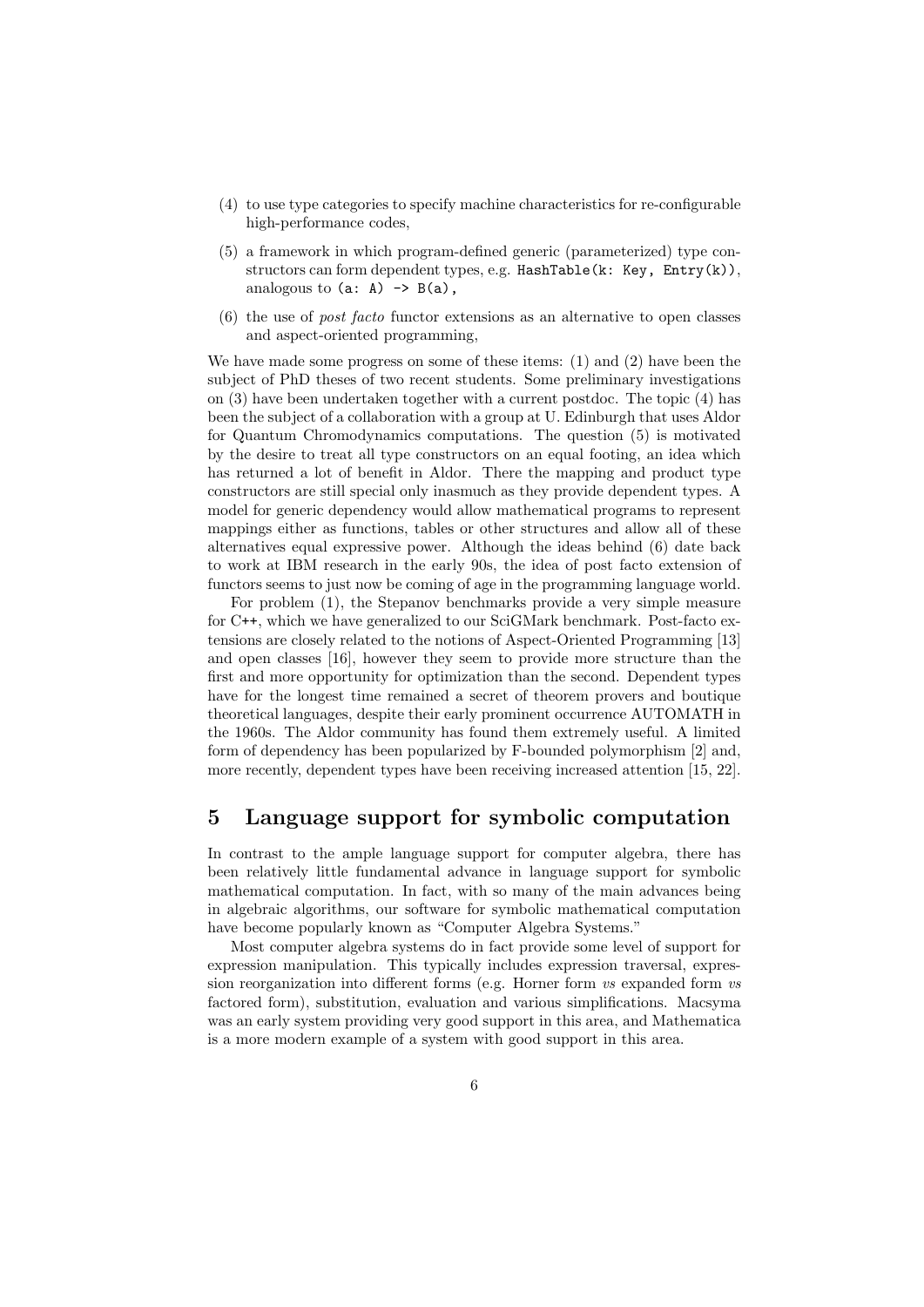Despite this level of support for expression manipulation, I would suggest that programming language support for symbolic computation is still at an early stage. Some of the language directions that could fruitfully be explored include:

- (1) better support for typed terms, i.e. variables that admit substitutions of only certain types and typed function symbols,
- (2) construction of domains of symbolic terms (initial objects) by functorial operations on categories of concrete domains,
- (3) smooth and extensible inter operation of program expressions on concrete domains and typed symbolic expressions as data,
- (4) anti-unification modulo equational theories, use of adjoint functors for expression simplification, for example as in [24],
- (5) use of empirical measures on expression spaces to define preferred forms of expressions under simplification,
- (6) constructing expression transformations automatically from re-ordering of composed algebraic domain constructors ,
- (7) generalizing the functional programming techniques of monads or arrows to move algorithms over commutative diagrams,
- (8) more robust support for symbolic expressions on particular domains, including vector algebra and algebras of structured matrices,
- (9) tools for encoding and using results from universal algebra,
- (10) tools for better working with rule-sets, e.g. to determine noetherianity or divergence in certain settings,
- (11) well-defined interfaces between automated theorem provers and computer algebra systems,
- (12) technical matters, such as better support for hygienic treatment of free and bound variables in expressions.

These are a few of the immediate directions where symbolic computation could be better supported by linguistic mechanisms. It is a nice problem in language design to take full advantage of data/program duality so that meaningful composition of mathematical expressions can be constructed from composition of the corresponding programs. This is a fundamental area to get right if our symbolic mathematics systems are to be able to scale up. The "wild west" days of computer algebra systems working with ill-defined classes of expressions must be put behind us.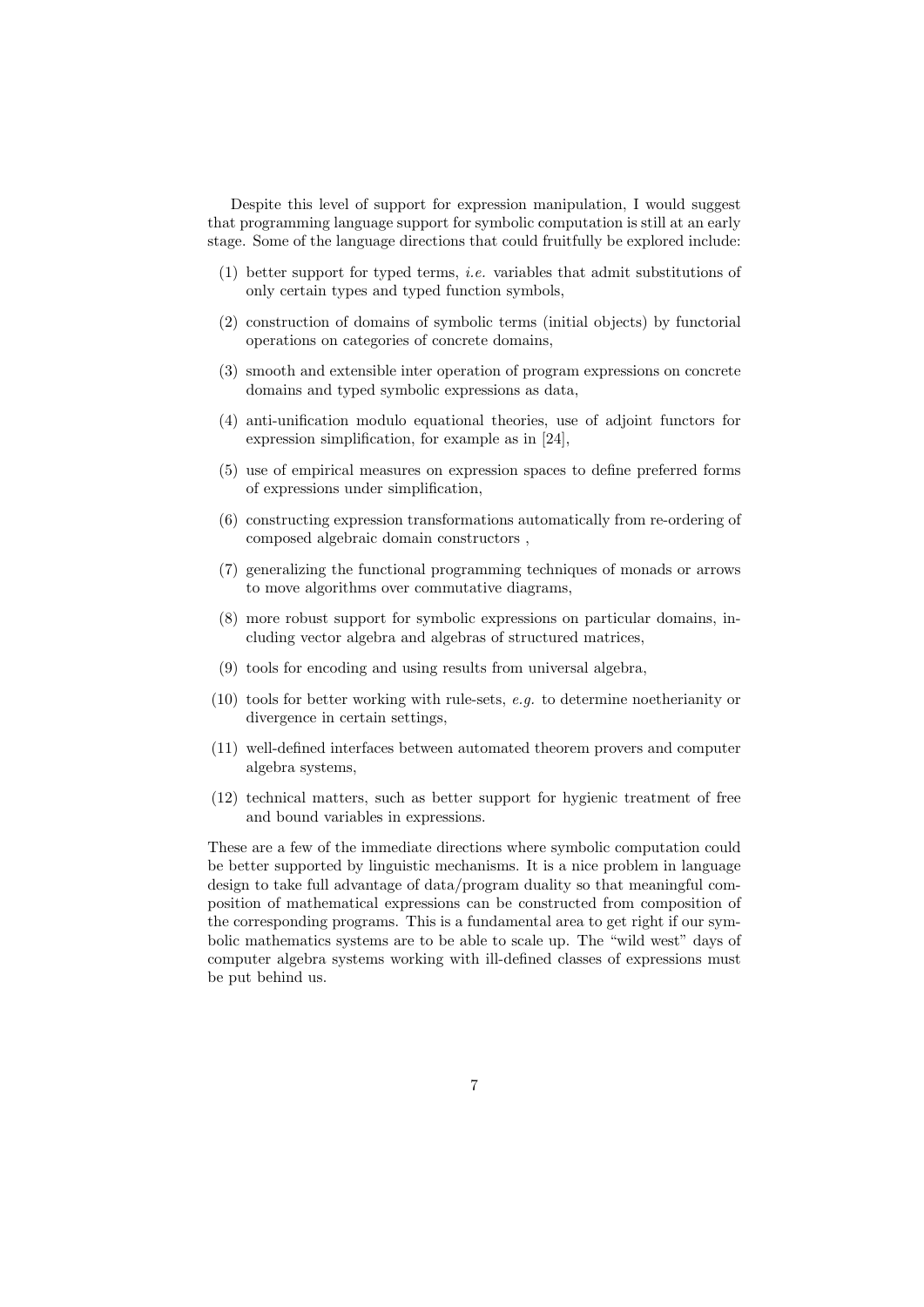# 6 Conclusions

We have argued that the "computer algebra" and "symbolic mathematical computation" are two very different things and that, while computer algebra has been flourishing, symbolic computation on the same domain has been languishing. This is true both at the level of mathematical algorithms and in programming language support.

We have argued that the gap between these two areas must be bridged in order to have more useful systems for mechanized mathematics. These bridges can occur at the mathematical level, both by algebratizing the treatment of symbolic expressions and by developing algorithms for broader classes of algebraic objects. We gave the treatment of polynomials of symbolic degree as an example. These bridges should also occur at the programming language level, and we have presented a number of directions in which better language support could make symbolic computing richer.

What has happened to languages for symbolic mathematical computation? At least to this author, it appears that after the initial developments there have been many avenues left unexplored. Building sophisticated mathematical software that works, and that scales, is a difficult problem. If we are to succeed at building modular, extensible symbolic mathematics systems, then we should think harder about what we should ask of our programming languages.

#### References

- [1] B. Buchberger. Algorithm-supported mathematical theory exploration: A personal view and strategy. In Proc AISC, pages 236–250. Springer, LNAI 3249, 2004.
- [2] Peter Canning, William Cook, Walter Hill, and Walter Olthoff. F-Bounded Polymorphism for Object Oriented Programming. In Proc. FPCA, pages 273–280. ACM, 1989.
- [3] Yannis Chicha and Stephen M. Watt. A localized tracing scheme applied to garbage collection. In Proc. The Fourth Asian Symposium on Programming Languages and Systems, pages 323–339. Springer Verlag LNCS 4279, 2006.
- [4] J.H. Davenport and Ch. Faure. The "unknown" in computer algebra. Programmirovanie, 1:4–10, 1994.
- [5] Laurentiu Dragan and Stephen Watt. Parametric polymorphism optimization for deeply nested types in computer algebra. In Proc. Maple Conference 2005, pages 243–259. Maplesoft, 2005.
- [6] Laurentiu Dragan and Stephen M. Watt. Performance analysis of generics for scientific computing. In Proc. 7th Internatioanl Symposium on Symbolic and Numeric Algorithms in Scientific Computing, pages 93–100. IEEE Press, 2005.
- [7] Laurentiu Dragan and Stephen M. Watt. On the performance of parametric polymorphism in maple. In Proc. Maple Conference 2006, pages 35–42. Maplesoft, 2006.
- [8] S.M. Watt et al. Aldor User Guide. Aldor.org, 2003.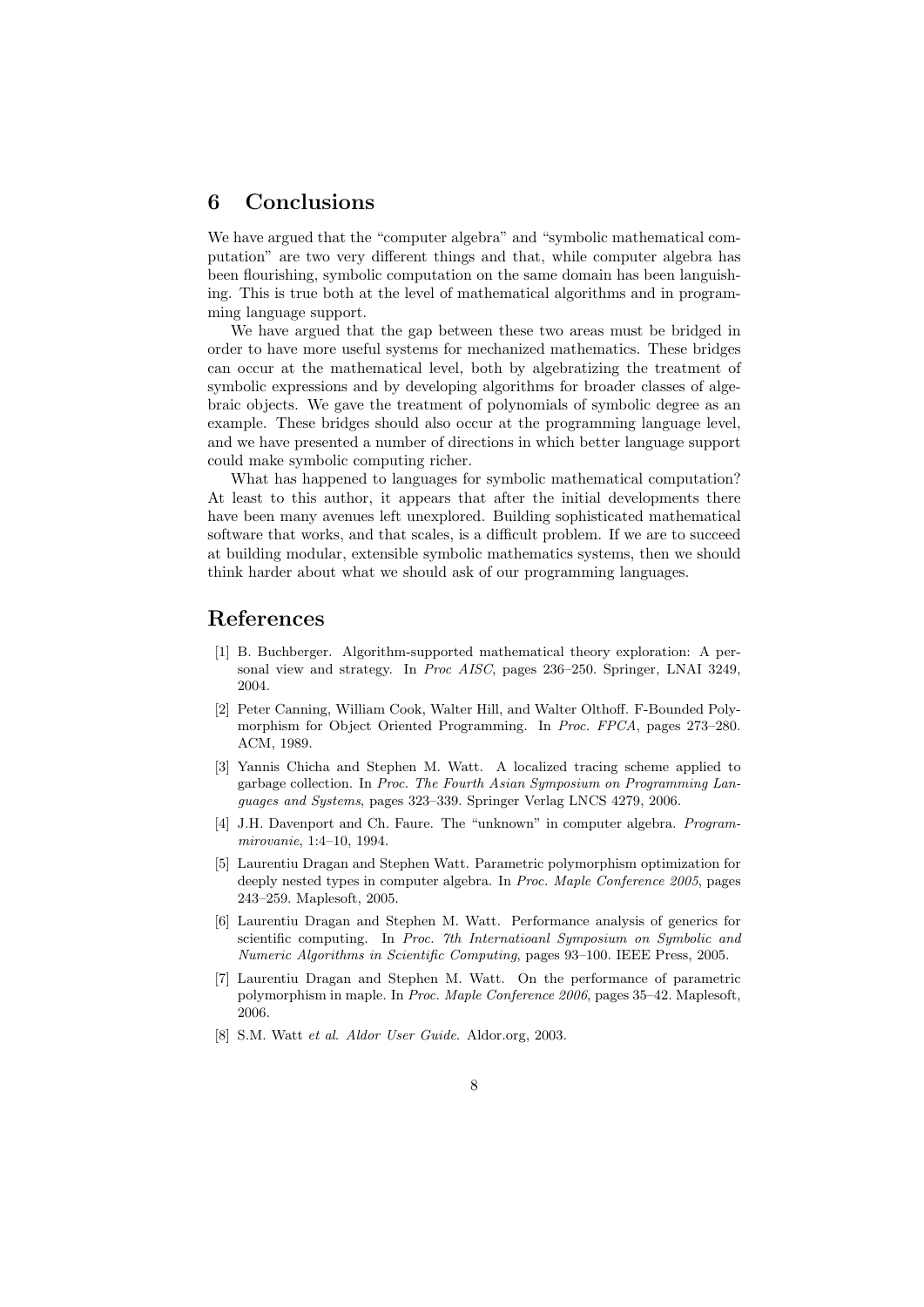- [9] C.W. Henson, L. Rubel, and M. Singer. Algebraic properties of the ring of general exponential polynomials. Complex Variables Theory and Application, 13:1–20, 1989.
- [10] R. Jenks and B. Trager. A language for computational algebra. In Proc. 1981 ACM Symposium on Symbolic and Algebraic Computation, pages 6–13. ACM Press, 1981.
- [11] H. G. Kahrimanian. Analytical differntation by a digital computer. MA Thesis, Temple University, Philadelphia PA, 1953.
- [12] E. Kaltofen and P. Koiran. On the complexity of factoring bivariate supersparse (lacunary) polynomials. In Proc. ISSAC'05, pages 208–215. ACM, 2005.
- [13] G. Kiczales, J. Lamping, and A. Mendhekar et al. Aspect-oriented programming. In Proc. ECOOP, pages 220–242. Springer LNCS 1241, 1997.
- [14] Matthew Malenfant and Stephen M. Watt. Sparse exponents in symbolic polynomials. In Proc. Symposium on Algebraic Geometry and Its Applications: in honor of the 60th birthday of Gilles Lachaud. (to appear), 2007.
- [15] James McKinna. Why dependent types matter. In Proc. POPL '06: Conference record of the 33rd ACM SIGPLAN-SIGACT symposium on Principles of programming languages, pages 1–1. ACM, 2006. Extended draft by Altenkirch, McBride, McKinna available on-line www.dcs.st-andrews.ac.uk.
- [16] T. Millstein and C. Chambers. Modular statically typed multimethods. In Proc. ECOOP, pages 279–303. Sprinter LNCS 1628, 1999.
- [17] J. Nolan. Analytical differentiation on a digital computer. MA Thesis, Math Dept MIT, Cambridge MA, 1953.
- [18] C. Oancea and S.M. Watt. A framework for using aldor libraries with maple. In Actas de los Encuentros de Algebra Computacional y Aplicaciones (EACA) 2004, pages 219–224. Universitad de Cantabria, ISBN 84-688-6988-04, 2004.
- [19] C. Oancea and S.M. Watt. Domains and expressions: An interface between two approaches to computer algebra. In Proc. International Symposium on Symbolic and Algebraic Computation, pages 261–268. ACM Press, 2005.
- [20] Cosmin Oancea and Stephen M. Watt. Parametric polymorphism for software component architectures. In Proc. 20th Annual ACM Conference on Object Oriented Programming, Systems, Languages and Applications, pages 147–166. ACM Press, 2005.
- [21] Cosmin E. Oancea and Stephen M. Watt. Generic library extension in a heterogeneous environment. In Proc. Library Centric Software Design, 2006.
- [22] M. Odersky, V. Cremet, C. Röcl, and M. Zenger. A nominal theory of objects with dependent types. In Proc. ECCOP'03, pages 201–224. Sprinter LNCS 2743, 2003.
- [23] W. Pan and D. Wang. Uniform Gröbner bases for ideals generated by polynomials with parametric exponents. In Proc. ISSAC'06, pages 269–276. ACM, 2006.
- [24] L. Pottier. Generalisation de termes en theorie equationnelle. Cas associatifcommutatif. Technical Report RR-1056, INRIA, 1989.
- [25] J. Sammet. A survey of formula manipulation. C. ACM, 9(8):555–569, 1966.
- [26] A. Sexton and V. Sorge. Abstract matrices in symbolic computation. In Proc. ISSAC'06, pages 318–325. ACM, 2006.